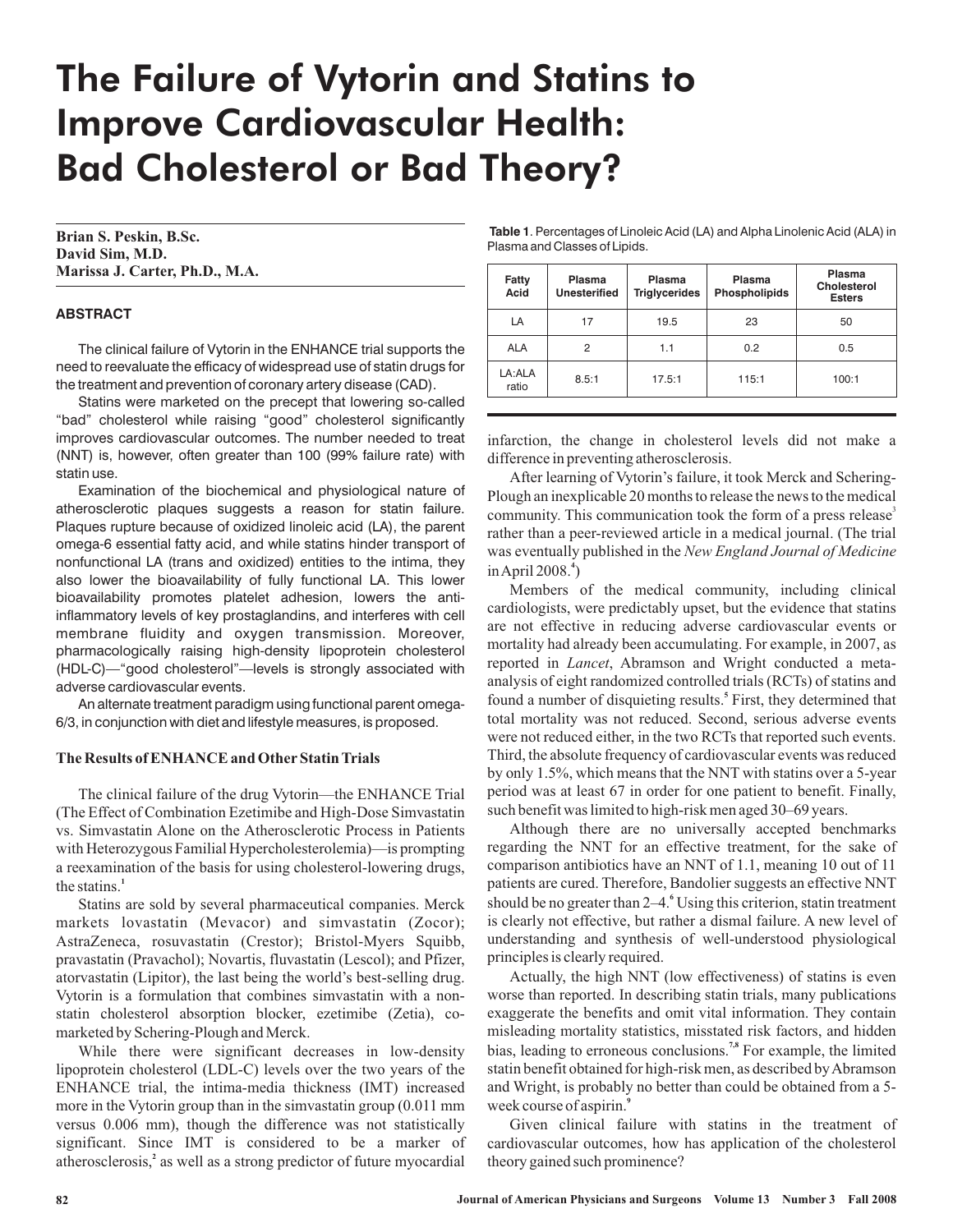#### **The Cholesterol Theory and Its IncorrectAssumptions**

By the 1960s, cholesterol had become firmly entrenched in medical discourse as the culprit in the development of atherosclerosis.<sup>10</sup> Total blood cholesterol was the first blood test or marker used as an endpoint, in the initial 3-hydroxy-3 methylglutaryl coenzyme A (HMG-CoA) reductase inhibitor trials in Japan,<sup>11</sup> but as the biochemistry of cholesterol particles was being elucidated at that time, it was not long before the convenient results of these studies were applied in the development of statins. The theory behind statin development was simple: With no biochemical or physiological basis, it was *assumed* that plaque buildup in atherosclerosis results from the presence of the "wrong" kind of cholesterol ("bad" cholesterol—aka LDL-C). Lowering "bad" cholesterol levels and boosting "good" cholesterol levels (highdensity lipoprotein cholesterol [HDL-C]) is then supposed to lower plaque buildup and prevent cardiovascular disease. Although this assumption is categorically false, the pharmaceutical industry convinced physicians and researchers that it was true. Physicians, especially cardiologists, are now in a quandary.

Current recommendations lack a firm biochemical basis. For example, for decades, saturated fat was incorrectly believed to be the cause of arterial plaque. This is clearly not the case, as identified in a landmark article published in 1994.<sup>12</sup> Investigators found that plaque contained more than 10 different compounds, none of which was related to saturated fat. Other independent investigations confirmed this finding.<sup>13,14</sup> Not surprisingly, cholesterol was found in the plaque, but a key study in 1997 demonstrated that cholesterol esterified with nonfunctional linoleic acid (LA), the parent essential unsaturated omega-6 fatty acid (PEFA), was by far the most abundant component in plaque causing arterial stenosis. It was also found that cholesterol esters (chemically attached fatty acid structures) are the predominant lipid fraction in all plaque types, and that both cholesterol and polyunsaturated fatty acids (PUFAs), in particular, abundant parent omega-6, may form oxidized derivatives that are toxic to most types of arterial cells. **15** Most interesting is the conclusion that arterial plaque rupture, which can cause thrombosis and vessel occlusion and increase the potential for myocardial infarction and stroke, was significantly related to oxidation of the LA.

These pathophysiologic findings have been largely ignored because of the misguided popularity of the "bad saturated fat/cholesterol" theory,<sup>16</sup> in which both saturated fat and cholesterol are portrayed as the bad actors. But, by itself, cholesterol is not bad; in fact, it is essential to life and is present in all cells. Consider just a few of its functions: It has a major structural role in the brain, and is required for nerve transmission; it helps maintain the properties of the cell membrane's lipid bilayers and plays a role in glutamate transport and the lipid rafts essential to glutamate receptor function. It protects the skin against absorption of water-soluble toxins and holds moisture to prevent desiccation. It is the precursor to many steroids, such as testosterone, progesterone, and estrogen, and also to bile salts and Vitamin D—and is thus essential for bone strength.

If cholesterol alone were the culprit in atherosclerosis, we should see reductions in IMT in parallel with reductions in cholesterol levels when statins are administered. However, we do not see this result. Moreover, patients with low cholesterol levels ought to have much lower event rates of cardiovascular disease, but they do not. Indeed, Krumholz et al.<sup>17</sup> concluded in 1994 that low cholesterol, by itself, does not significantly prevent heart disease in persons older than 70 years, a population that ought to quickly experience a benefit if lowering cholesterol were beneficial. A British study published in 1993 also determined that blood cholesterol was a poor predictor of coronary heart disease (CAD) and that few people identified on the basis of cholesterol levels would benefit from statins.<sup>18</sup> As early as 1964, the noted heart surgeon Michael DeBakey and his group analyzed the cholesterol levels in 1,700 atherosclerotic surgical patients and found no relationship between the level of cholesterol in the blood and the incidence and extent of atherosclerosis, firmly showing that cholesterol numbers in and of themselves were meaningless.<sup>19</sup> In fact, the patients with the highest LDL-C levels had the least atherosclerosis (an inverse correlation).

Apo-lipoprotein B has now been shown to be both a better predictor of adverse cardiovascular events and a more accurate index of residual CAD risk. **20**

Household cats (true carnivores), eating almost exclusively meat containing lots of cholesterol and saturated fat, do not quickly and routinely die of CAD. We maintain that lipid physiology is not significantly different in carnivores and human omnivores. Furthermore, there is no physiological blood cholesterol sensor, unlike physiological sensors that maintain strict control of glucose, calcium, and sodium levels in the blood. Therefore, the entire LDL/HDL/saturated fact theory is physiologically implausible.

### **What Is the "BadActor"?**

If saturated fat and cholesterol are not the real culprits, then what is? Could the cholesterol molecule be attached to the entity that does the damage, thus misleading physicians and researchers? Approximately 70% of the cholesterol in the lipoproteins of the plasma is in the form of cholesterol esters attached to apolipoprotein  $B^{23}$  Could this path be the key to intervening in the atherosclerotic process?

First, consider cholesterol's connection with parent LA; i.e., esterified cholesterol. Of dietary cholesterol absorbed, 80%–90% is esterified with long-chain fatty acids in the intestinal mucosa,<sup>24</sup> these being the fatty acids in LDL/HDL cholesterol esters. The majority (about 55%) of the cholesteryl ester component is LA. **25**

Second, it is necessary to know the PEFA (parent essential fatty acids) content of plasma lipids (lipoproteins, triglycerides, and esterified cholesterol) to determine the specific bad actor. It is significant to note that the free fatty acids in human plasma ordinarily are composed of about 15% LA and just 1% alpha linolenic acid (ALA), the parent omega-3 fatty acid, with just 2% docosahexaenoic acid (DHA). **26**

The significant fatty acid throughout is LA, with ALA being significantly less, as shown in Table 1. Derivatives such as DHA are even less significant, so they are not listed.

From a detailed analysis of EFA-derivatives, such as arachidonic acid (AA), eicosapentaenoic acid (EPA), and DHA, it is calculated that the plasma LA content in esterified cholesterol is approximately 50%, with ALA comprising a mere 0.5%, and the ratio of esterified LA/ALA is about 100:1 (Table 1). Importantly, DHA is the most abundant ALA-series derivative in the phospholipids, but even in this class of lipids, DHA comprises only 2.2% of the fatty acids, with LA being a factor 10 times greater.<sup>26</sup> In sharp contrast to the high amounts of n-6 series PUFAs, n-3 series PUFA account for only 1.8% of the fatty acids in triglycerides, 3.5% in the phospholipids, and only 1.7% in cholesterol esters. This high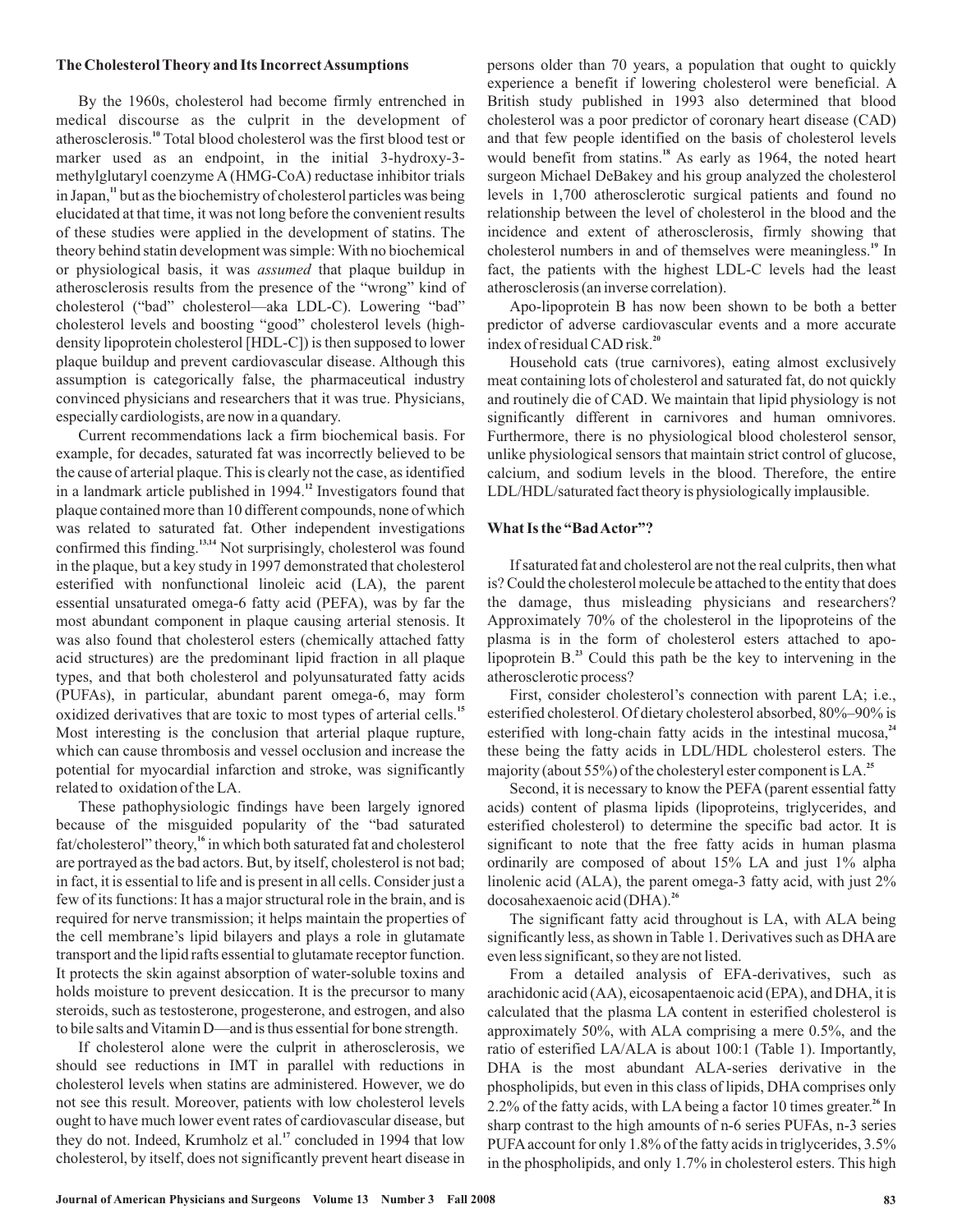preponderance of LA is pervasive throughout: the LA/ALA ratio in plasma triglycerides is 17.5:1; n-3 PUFA makes up only 1%–2% of fatty acids in plasma.<sup>26</sup> Even in the brain, LA/ALA uptake is 100 times greater.<sup>27</sup> There is not a significant bodily storage mechanism for ALA. Even significantly raising ALA intake does not cause a significant change in adipose tissue LA/ALAstorage ratios. **27**

The LA path is highly relevant for understanding why statins have an NNT of 100—a 99% failure rate. What if the cholesterol structure in the arterial intima contained significant amounts of oxidized or nonfunctional parent omega-6 attributable largely to ingestion of foods containing LA oxidized or otherwise damaged in the course of routine food processing, before any in vivo oxidation? We know that the intima consists of a single layer of endothelial cells containing significant LA, but no ALA.<sup>28, 29</sup> Consumed, processed LA deposited in arterial intimal cell membranes leads to abnormal oxidation at the vascular injury site, thus causing injurious inflammation. In this case, abnormal oxidation involves formation of a hydroperoxide from LA. What else could cause LA in the endothelial cells to become oxidized? Could significant amounts of LA already defective from routine food processing transported by LDL-C be the real culprit?

Miettinen et al.<sup>37</sup> discovered that LA and most polyunsaturated fatty acids, specifically AA (a derivative of LA) and EPA, a derivative of the parent omega-3 unsaturated fatty acid ALA, were depleted in patients who had experienced heart attacks. Gerhard Spiteller, who has investigated EFAs and their degradation products—specifically, the influence of these substances in mammalian physiology—concluded that consumption of oxidized PUFA-cholesterol esters is responsible for the initial damage to endothelial cells and that cholesterol oxidation products are incorporated into LDL-C in the liver.<sup>38</sup> LDL carries these toxic compounds into the endothelial walls where they cause cell damage, and thus injury is not caused by an increase in free cholesterol but by an increase in oxidized cholesterol esters. **39**

Spiteller clearly connects CAD with cholesterol esters: In atherosclerotic patients LDL-C is altered by oxidation, and this altered LDLis taken up in unlimited amounts by macrophages. Dead macrophages filled with cholesterol esters are finally deposited in arteries.<sup>38</sup> The fact that LDL is rendered toxic by oxidation raises the question:Which constituents of LDL-C are most prone to oxidation? While cholesterol itself can be oxidized, its rate of oxidation is usually less and is dependent on the presence of other PUFAs and the level of antioxidants.<sup>40,41</sup> Therefore, we stress analysis of cholesterol's esterified component instead—in particular LA, focusing on the LA that has already become oxidized prior to ingestion through processing of foods or overheating. Note that peroxidation of PUFA glycerol esters is enhanced by heating in the presence of air.<sup>39</sup> These insights strongly suggest that a new, non-statin-based approach to the prevention of heart disease should be investigated.

Humans obtain AA either from food, such as meat, or from AA that is derived from LA, if it is not processed and is fully intact (biologically functional). Contrary to the belief of many investigators and physicians,AAis not harmful:AAis the precursor to prostacyclin, the most potent anti-aggretory agent and inhibitor of platelet adhesion.<sup>42</sup> Thus, lowering esterified LA through the lowering of LDL-C by statins (or any other mechanism) will automatically decrease the body's natural anti-aggretory AA. Patient platelet adhesion increases while natural antiplatelet activity decreases, increasing the risk of thrombosis.

Furthermore—again contrary to widespread belief—the body's most powerful natural anti-inflammatory agent, prostaglandin  $PGE<sub>1</sub>$ , is a parent omega-6 derivative, unlike  $PGE<sub>3</sub>$  from omega-3, which is much weaker. If functional LA bioavailability is lowered, the potential for inflammation rises, which leads to atherosclerosis. Weiss, for example, has noted that  $PGE$  reduces the fibrin deposition associated with the pathogenesis of atherosclerosis. **43**

Since LA is an essential fatty acid, the form in which it is ingested is critical. In the past several decades, processed foods—in particular, frozen foods and restaurant cooking oils—have increasingly incorporated trans fats and other unhealthy fats and oils. Moreover, when heated in air, the LA in these oils changes to hydroperoxides, which are biochemically damaging to the body. This results in less functional LA for incorporation into cell membranes<sup>44,45</sup> and subsequent conversion into important AA. (Omega-3-containing oils, such as flax seed oil and fish oil, are not routinely used by food processors because they are far too unstable.)

If there is a deficiency of fully functional LAin the diet, the body will substitute into cell membranes a nonessential fatty acid, such as oleic acid (omega-9) found in olive oil.<sup>47</sup> This forced substitution results in a marked decrease of cellular oxygen transport with adverse effects on cellular metabolism and function,<sup>47</sup> including possible chronic hypoxia in the heart leading to potential myocardial dysfunction.

LDL-C, the transport vehicle for PEFA delivery into the cell, will transport any kind of LA—defective or not—into cells, including oxidized or trans entities. So, while statins do reduce the amount of LDL-C, thereby automatically reducing the amount of nonfunctional parent omega-6 from processed food that reaches cell membranes, they simultaneously lower the transport of vital oxygenating functional PEFAs into cells.<sup>48</sup> In fact, over a 24-week period in which patients were given 40 mg daily of simvastatin, mean serum *parent* omega-3 levels dropped 34%, and *parent* omega-6 levels dropped 28%; both highly significant amounts.

In addition, statins also significantly lower coenzyme Q10  $(CoQ10)^{49}$  (known as ubiquinone), causing endothelial dysfunction, a precursor of atherosclerosis.<sup>50</sup> Therefore, artificially decreasing LDL-C is harmful for a number of reasons.

# **High-Density Lipoprotein Cholesterol**

Another part of the "cholesterol is bad" theory says that while high levels of LDL-C are "bad," high levels of HDL-C are "good." This is incorrect and has no biochemical, physiological, or clinical basis.<sup>51</sup> Attempts to raise HDL levels using the drug torcetrapib with or without the presence of atorvastatin were very successful: 120 mg of torcetrapib daily increased plasma concentrations of HDL-C by 61% and 46% in the atorvastatin and non-atorvastatin cohorts, respectively. Torcetrapib also reduced LDL-C levels by 17% in the atorvastatin cohort.<sup>52</sup> This trial, which began in 2004 and was scheduled to run until 2009 with 15,000 patients, was prematurely terminated since excess mortality started to appear (82 deaths in the torcetrapib group versus 51 deaths in the control group). Patients taking torcetrapib also were more likely to experience heart failure.

The failure of torcetrapib should not have been a surprise. Years before the start of this trial, researchers studied the HDL transport mechanism in mice through gene knockout studies. With no HDL transport, many physicians thought that atherosclerosis would substantially increase, because the concepts current at the time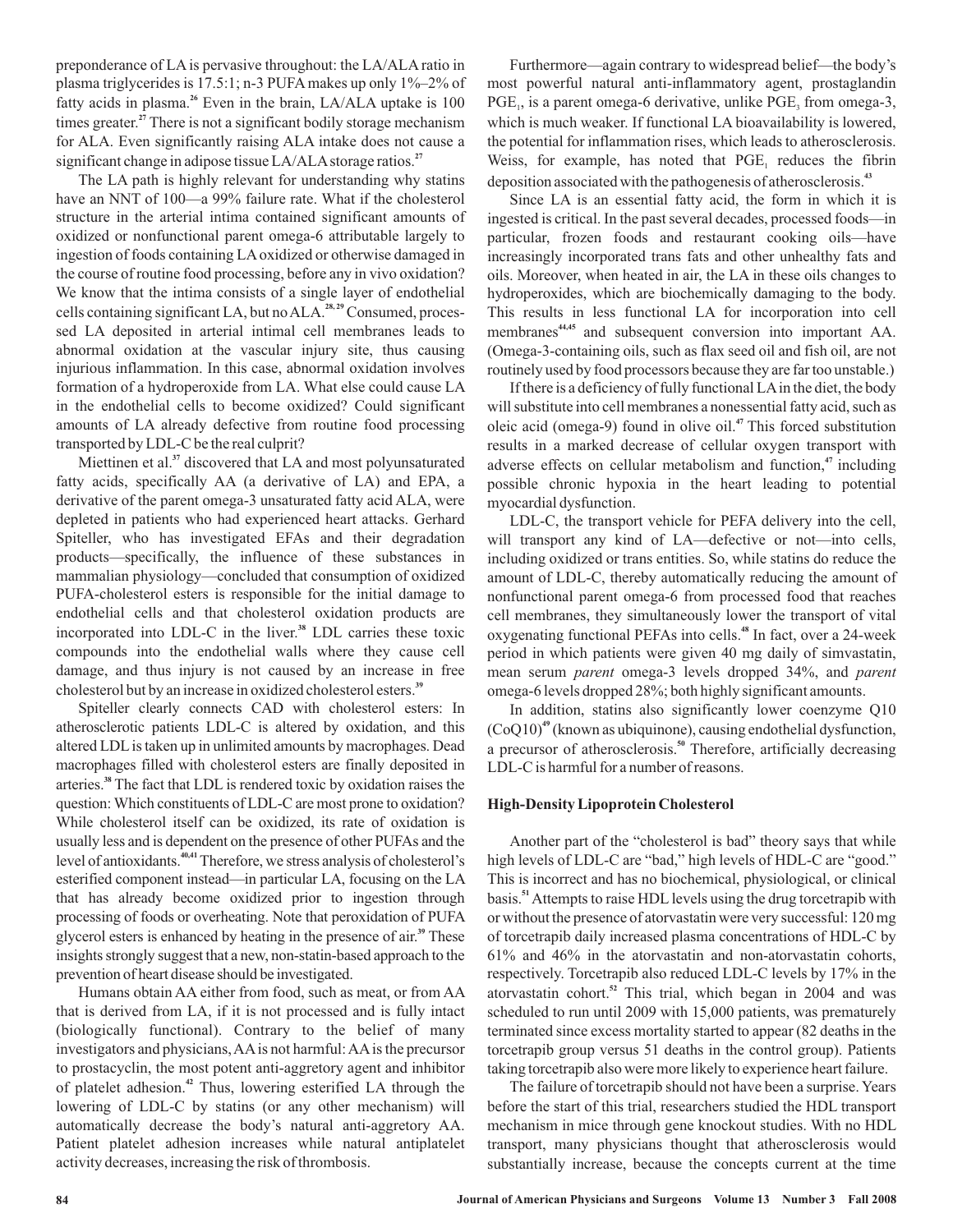supported a key role for reverse cholesterol transport (from the periphery to the liver), with defects in the HDL-mediated process contributing to the development of atherosclerotic plaques. This proved to be untrue. Indeed, investigators found that mice lacking HDL did not show impaired hepatobiliary transport, and they concluded that HDL plays little or no role in that process.<sup>53</sup> In commenting upon the work of Haghpassand et al.<sup>54</sup> published in 2001, Tall et al.<sup>55</sup> noted that these findings support the authors' conclusions that HDL plasma levels do not control net cholesterol transport from the periphery, and therefore also call into question the accepted view of reverse cholesterol transport.

Another investigation of the data contained in two previous studies (the IDEAL<sup>56</sup> and EPIC<sup>57</sup> studies) to assess the relationship between HDL-C, HDL particle size, apo-lipoprotein A-1 (ApoA-1, the principal protein in HDL particles), and CAD found that high levels of plasma HDL-C and large HDL particles were associated with an increased risk of CAD when ApoA-1 and ApoB were kept constant in regression analyses<sup>58</sup>—the opposite of what was predicted. In an accompanying editorial, Genest<sup>59</sup> noted that as a therapeutic goal, raising HDL may be fraught with danger, and that no unequivocal data existed showing reduction in cardiovascular risk from pharmacologically increasing HDL-C.

Finally, it is important to understand that the "bad cholesterol" theory and the proliferation of statin use are rarely examined in the context of the vast increase in metabolic diseases we have today. These have been termed "metabolic syndrome," characterized by type 2 diabetes, obesity, and dyslipidemia. In healthy individuals, there is a balance of both pro- and anti-inflammatory cytokines that maintain homeostasis. However, in individuals with such metabolic disorders this balance is upset, resulting in increases in the cyclo-oxygenase (COX) and lipoxygenase (LOX) enzymes, excessive proinflammatory cytokine production, and systemic inflammation leading to CAD and atherosclerosis.<sup>60-63</sup> There is no doubt that Western diets, which feature physiologically improper protein:fat:carbohydrate ratios skewed toward problematic high carbohydrate intake,<sup>22</sup> and supraphysiological omega-6:3 ratios  $(10:1 \text{ to } 15:1)$ ,  $^{4-67}$  with significant nonfunctional LA from processed food, are responsible for this pathological situation.

#### **Limited Benefits vs. Substantial Risk**

Except for a very small and insignificant minority of patients, simultaneously lowering LDL-C and raising HDL-C does not endow any benefit. Statins do possess some anti-inflammatory activity, which is most likely associated with COX suppression. However, this effect is marginal, given the adverse side effects of statin therapy. This is likely why statin treatment can cause patients to die more often and experience more adverse cardiovascular events.

In addition, serious side effects are seen in 15%–20% of patients. These include peripheral neuropathies, myopathies, and muscle pain. Severe side effects are not new with statin use. In August 2001 Bayer pulled cerivastatin (Baycol) off the market because of fatal rhabdomyolysis (a condition that results in muscle cell breakdown and release of the contents of muscle cells into the blood). All statins carry this risk. Furthermore, a recent study showed a significantly increased risk of cancer with statins.<sup>68</sup> As we have previously discussed,<sup>69</sup> this is likely the result of lower bioavailability of fully functional LA induced by statins. Brain physiology can also be significantly altered because of the alteration of lipid rafts. **70-72**

Finally, studies of lower doses of statins (just 10 mg to 20 mg), have demonstrated that the incidence of peripheral neuropathy can increase by as much as 14-fold compared with non-use.

## **Practice Guidelines vs. the Evidence**

Most caring and conscientious physicians do have a strong desire to practice medicine based on sound scientific evidence. At the present time, the strong economic-driven pressures of the pharmaceutical industry have caused physicians to abandon such true and valid scientific principles and to prescribe statins because of what appears to be expert consensus.

With its 25 member organizations, the current National Heart, Lung, and Blood Institute's (NHLBI) National Cholesterol Education Project (NCEP)<sup>73</sup> Guidelines for Physicians make it difficult for physicians not to use statins because of the NHLBI's mandate that lowering LDL-C is "the primary target of therapy," as well as its recommendations of the ubiquitous so-called hearthealthy diet, focusing on dietary carbohydrates ("50%–60% by calories"). These misguided dietary recommendations actually raise LDL-C.<sup>22</sup> Also, the NCEP states in its program description: "From its inception, the NCEP has based its recommendations and messages firmly on sound scientific evidence." It also states: "A series of recent clinical trials that used cholesterol-lowering drugs called 'statins' has provided conclusive evidence that lowering the level of low-density lipoprotein (LDL) cholesterol, the 'bad' cholesterol, dramatically reduces heart attacks and CHD [coronary heart disease] deaths as well as overall death rates in patients with or without existing CHD." **74**

These statements are not true. The "sound scientific evidence" is far from "conclusive" (as this paper details) and is diametrically opposed to physiologic mechanisms. Lowering LDL-C does not "drastically reduce" heart attacks, CHD deaths, or total death rates. If these incorrect, outdated recommendations are not remedied, modify ing wrong surrogates through statins will continue to clinical failure rate. Fortunately, the executive committee gave physicians the last word in patient therapy with the page 1 executive summary statement: "It should be noted that these guidelines are intended to inform, *not replace, the physician's clinical judgment, individual*" [emphasis added].<sup>73</sup> This allows the physician, at the very least, an alternate, science-based protocol of supplementing statins with a physiological, fully functional LA/ALAsupplement. produce deplorable outcomes, i.e., an NNT of 67―at best—a 98% *which must ultimately determine the appropriate treatment for each*

In light of the current evidence, a physician can now feel well justified and scientifically secure in not prescribing statin treatment for either primary prevention or treatment after a cardiovascular event. It should be recalled that in first approving statin therapy, the FDA intended that the drugs were only to be prescribed when other "lifestyle (diet and exercise) modifications" had failed to demonstrate benefit. Indeed, FDA approval of statin therapy is still predicated on the failure of such nutrition and lifestyle changes, especially the lowfat, high-carbohydrate diets invariably recommended **.**

We also now know that the term "benefit" must be more strictly and precisely defined. In truth, one must demonstrate a meaningful reduction in cardiovascular events and all-cause mortality rather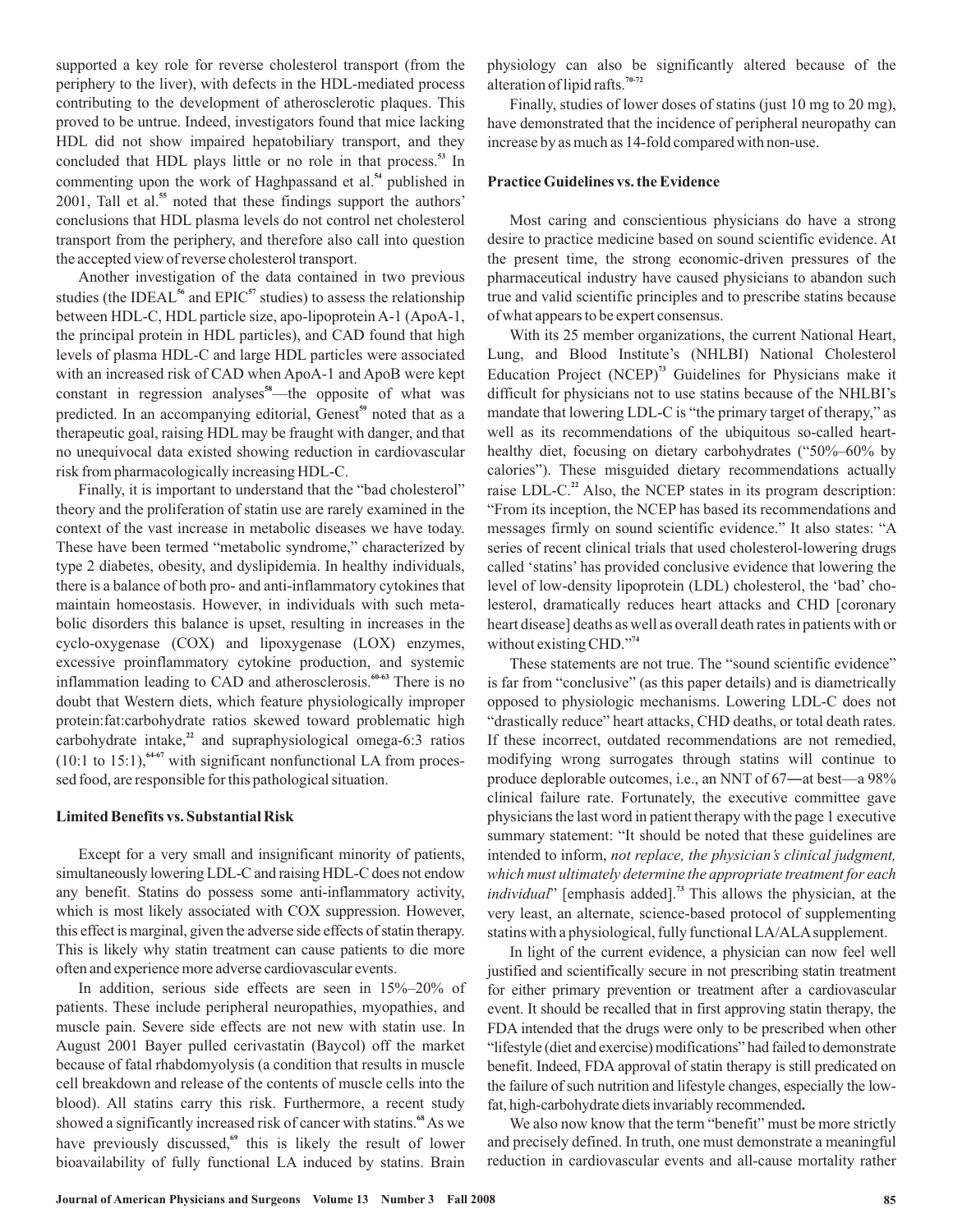than presuming benefit in simply lowering the surrogate "numbers" in an artificially constructed model of the LDL/HDL cholesterol scheme—all of which appears to have very little relevance to the pathophysiology of cardiovascular problems

## **Conclusions**

In summary, while it is important to elucidate the mechanisms involved in atherosclerosis, especially in regard to today's many metabolic diseases, this should not be undertaken with the idea that developing different statins or endless, expensive, and novel inhibitors of key enzymes is the answer. In our opinion, the new path to CAD prevention lies first in solving the defective esterified LAissue by effective supplementation.

Next, changes to diet and nutritional lifestyle must be implemented, to achieve a better balance of protein and natural unprocessed fats, and a much lower intake of carbohydrates.<sup>22</sup> This requires less consumption of processed foods that contain trans fats and oxidized fats.

No longer can physicians conclude that their patients will thrive using statins. The overwhelming evidence demonstrates the best medical advice is to caution patients on the tremendous limitations of statins; specifically, that when 67 patients are treated with a statin protocol over 5 years, 66 patients will experience no benefit—a 98% failure rate. As dismal as this number is, it does not take into account the substantial additional risks associated with prolonged statin usage.

**Brian S. Peskin, B.Sc.,** is chief research scientist at Cambridge Science.org). David Sim, M.D., F.A.C.C. practices internal medicine and cardiology in Boise, Idaho. **Marissa A. Carter, Ph.D., M.A.,** is president and **.** prof-nutrition@sbcglobal.net International Institute for Medical Science (www.CambridgeMed co-founder of Strategic Solutions, Inc., which is engaged in collaborative medical research, including evidence-based medicine, cost-effectiveness studies, nutrition, and wound care/burns, in Cody, Wyo. Contact: Brian Peskin, P.O. Box 56507, Houston, TX 77256. Tel.: (713) 298-8783. E-mail:

**Acknowledgment:** The authors wish to thank Bernardo C. Majalca, N.D., of San Diego, Calif., and and Stephen Cavallino, M.D., of Ferrara, Italy, for their contributions.

**Potential Conflict of Interest:** Brian Peskin is also a consultant to nutritional companies.

## **REFERENCES**

- <sup>1</sup> Anon. Study prompts patients to question whether they should continue use of Vytorin. *Medical News Today,* Jan 18, 2006. Available at: www. medicalnewstoday.com/articles/94401.php. Accessed Jan 26, 2008.
- **2** De Groot E, van Leuven SI, Duivenvoorden R, et al. Measurement of carotid intima-media thickness to assess progression and regression of atherosclerosis. *Nat Clin Pract Cardiovasc Med* 2008;5:280-288.
- **3** Schering-Plough. Merck/Schering-Plough Pharmaceuticals provides results of the ENHANCE trial. Jan 14, 2008. Available at: www.schering-plough.com/schering\_plough/news/release.jsp? releaseID=1095943. Accessed Jan 15, 2008.
- **4** Kastelein JJP, Akdim F, Stroes ESG, et al. Simvastatin with or without ezetimibe in familial hypercholesterolemia. *New Engl J Med* 2008;358:1431-1443.
- **5** Abramson J, Wright JM. Are lipid-lowering guidelines evidencebased? 2007;369:168-169. *Lancet*
- **6** Anon. Number needed to treat (NNT). *Bandolier.* Available at: www. jr2.ox.ac.uk/bandolier/band59/NNT1.html. Accessed Feb 21, 2008.
- **7** Kauffman JM. Bias in recent papers on diets and drugs in peerreviewed medical journals. J Am Phys Surg 2004;9:11-14.
- **8** Kauffman JM. Misleading recent papers on statin drugs in peerreviewed medical journals. JAm Phys Surg 2007;12:7-9.
- **9** Kauffman JM. Should you take aspirin to prevent heart attack? *J Sci* 2000;14:623-641. *Exploration*
- **10** Kritchevsky D. Atherosclerosis and cholesterol. *J Dairy Sci* 1967;50:776-781.
- **11** Endo A. The discovery and development of HMG-CoA reductase inhibitors. 1992;33:1569-1582. *J Lipid Res*
- **12** Felton CV, Crook D, Davies MJ, Oliver MF. Dietary polyunsaturated fatty acids and composition of human aortic plaques. *Lancet* 1994;344:1195-1196.
- **13** Waddington E, Sienuarine K, Puddey I, Croft K. Identification and quantification of unique fatty acid and oxidative products in human atherosclerotic plaque using high-performance liquid chromatography. Anal Biochem 2001;292:234-244.
- **14** Kuhn H, Belkner J, Wiesner R, et al. Structure elucidation of oxygenated lipids in human atherosclerotic lesions. *Eicosanoids* 1992;5:17-22.
- **15** Felton CV, Crook D, Davies MJ, Oliver MF. Relation of plaque lipid composition and morphology to the stability of human aortic plaques. 1997;17:1337-1345. *Arterioscler Thromb Vasc Biol*
- **16** Colpo A. LDL Cholesterol: "Bad" cholesterol or bad science. *J Am* 2005;10:83-89. *Phys Surg*
- **17** Krumholz HM, Seeman TE, Merrill SS, et al. Lack of association between cholesterol and coronary heart disease mortality and morbidity and all-cause mortality in persons older than 70 years. 1994;272:1335-1340. *JAMA*
- **18** Cholesterol screening and treatment. *Effective Health Care Bulletin* . Leeds, England: University of Leeds; 1993. *No 6*
- **19** Garrett HE, Horning EC, Creech BG, DeBakey M. Serum cholesterol values in patients treated surgically for atherosclerosis. *JAMA* 1964;189:655-659.
- **20** Mudd JO, Borlaug BA, Johnston PV, et al. Beyond low-density lipoprotein cholesterol: defining the role of low-density lipoprotein heterogeneity in coronary artery disease *. J Am Coll Cardiol* 2007;50:1735-1741.
- **21** Hu FB, Stampfer MJ, Manson JE, et al. Dietary fat intake and the risk of coronary heart disease in women. N Engl J Med 1997;337:1491-1499.
- **22** Abbasi F, McLaughlin T, Lamendola C, et al. High carbohydrate diets, triglyceride-rich lipoproteins, and coronary heart disease risk. *Am J* 2000;85:45-48. *Cardiol*
- <sup>23</sup> Guyton A, Hall J. *Textbook of Medical Physiology*. 9th ed. Philadelphia, Pa: WB Saunders; 1996:872-873.
- **24** Bothem KM, Mayes PA. Cholesterol synthesis, transport, and excretion. In: Murray PK, Granner DK, Mayes PA, Rodwell VW, eds. Harper's Illustrated Biochemistry. 27th ed. New York, N.Y.: McGraw-Hill; 2003; 235.
- **25** Sinclair HM. Essential fatty acids in perspective. *Hum Nutrit* 1984;38C:245-260.
- **26** Spector A. Plasma free fatty acid and lipoproteins as sources of polyunsaturated fatty acid for the brain. J Mol Neurosci 2001;16:159-165.
- **27** Watkins, PA, Hamilton JA, Leaf A, et al. Brain uptake and utilization of fatty acids: Applications to peroxisomal biogenesis diseases. *J Mol* 2001;16:87-92. *Neurosci*
- **28** Chapkin RS, Ziboh VA, Marcelo CL, Voorhees JJ. Metabolism of essential fatty acids by human epidermal enzyme preparations: evidence of chain elongation. *J Lipid Res* 1986; 27:945-954.
- **29** Andersson A, Sjödin A, Hedman A, Olsson R, Vessby B. Fatty acid profile of skeletal muscle phospholipids in trained and untrained young men. *Am J Physiol Endocrinol Metab* 2000;279:E744-E751.
- **30** Spiteller G. The relation of lipid peroxidation processes with atherogenesis: a new theory on atherogenesis. *Mol Nutr Food Res* 2005;49:999-1013.
- **31** Li Y, Schellhorn HE. New developments and novel therapeutic perspectives for vitamin C. J Nutr 2007;137:2171-2184.